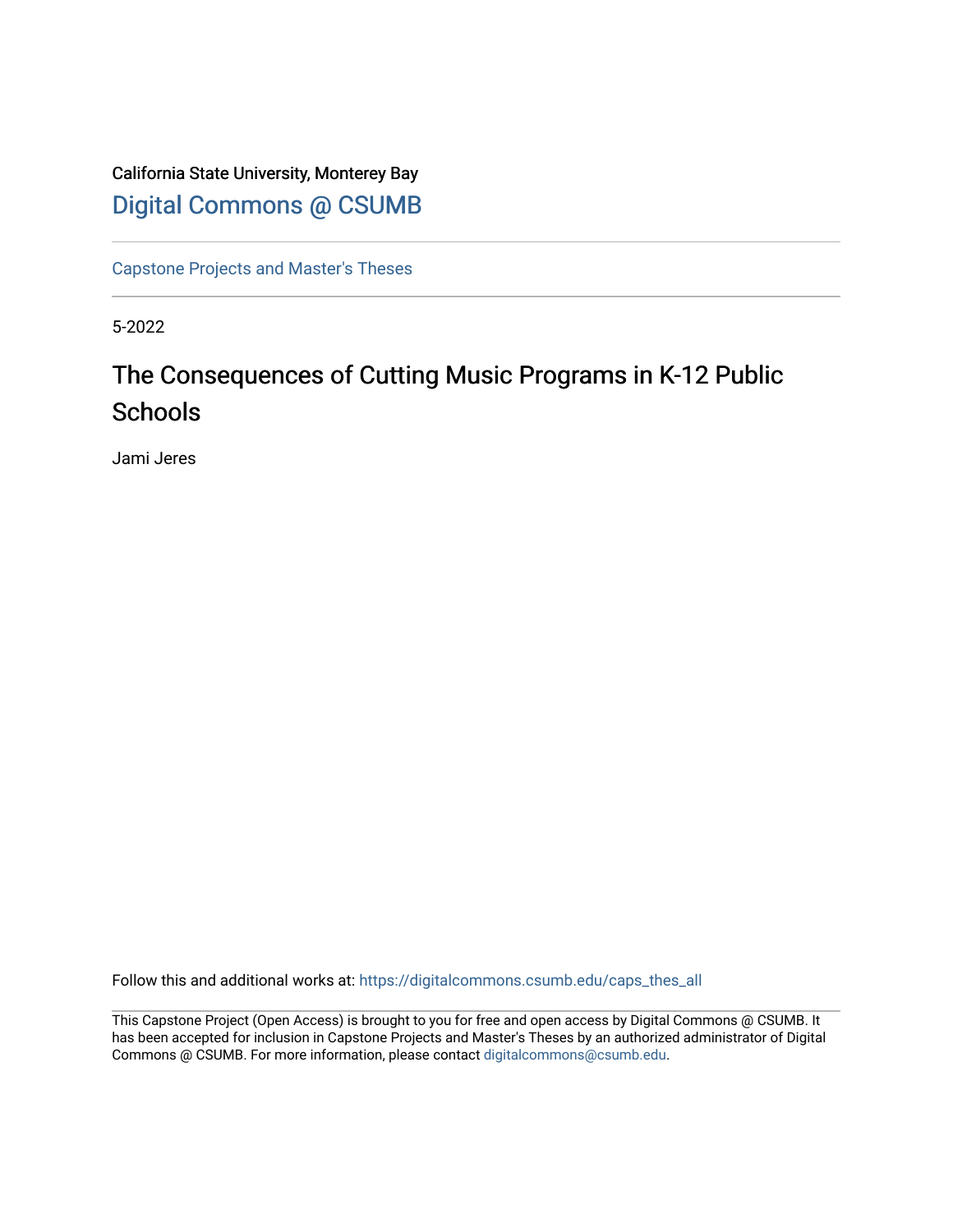**The Consequences of Cutting Music Programs in K-12 Public Schools**

**California State University of Monterey Bay**

**May 2022**

**Jami Jeres**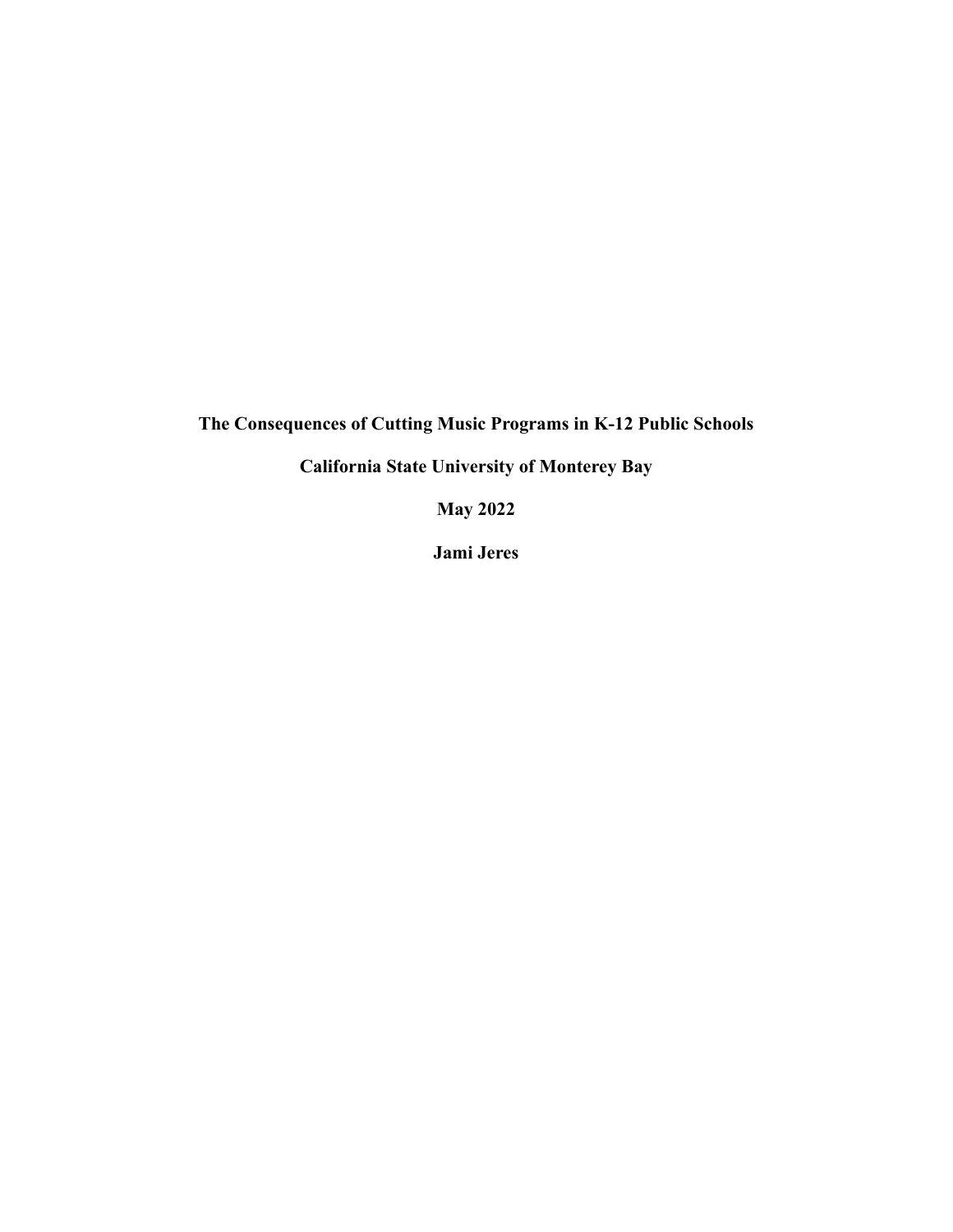# **Introduction**

The very first singing school in the United States was in 1717 in Boston (Glavin). More than a year later, the Boston Academy of Music was established by Lowell Mason and George Webb in 1832 (Glavin). The Boston Academy of Music is a huge and prestigious school for musicians. Many people dream of going there because of the history it has and the knowledge that is displayed and taught from that school. In the United States, music education in its current form started for the first time with this school (Glavin). This was the first time that the concept of a teacher following a music book to teach music appeared in American musical education. Once it became known, the school became the model for all the other schools in other cities and states to start following their styles of teaching (Glavin).

Music education started out as its own school and then started being incorporated into schools that didn't focus on just music. During the 19th century when public schools started to get more enrollments, there was the start of more bands being created. According to the website "History of Music Education in the United States" one of the types of bands that started during that time were marching bands because there were more marches being composed. The National Education Association (NEA) was established for the music division starting in 1894, but in 1907 was when the National Association for Music Educators (NAfME) was established ("History of Music Education in the United States"). In the 20th century NAfME established A Child's Bill of Rights in Music which "advocated for children to have the free opportunity to explore their musical abilities" ("History of Music Education in the United States"). In 2015 the Senate passed the Every Child Achieves Act ( "Senate Passes Every Child Achieves Act" ). This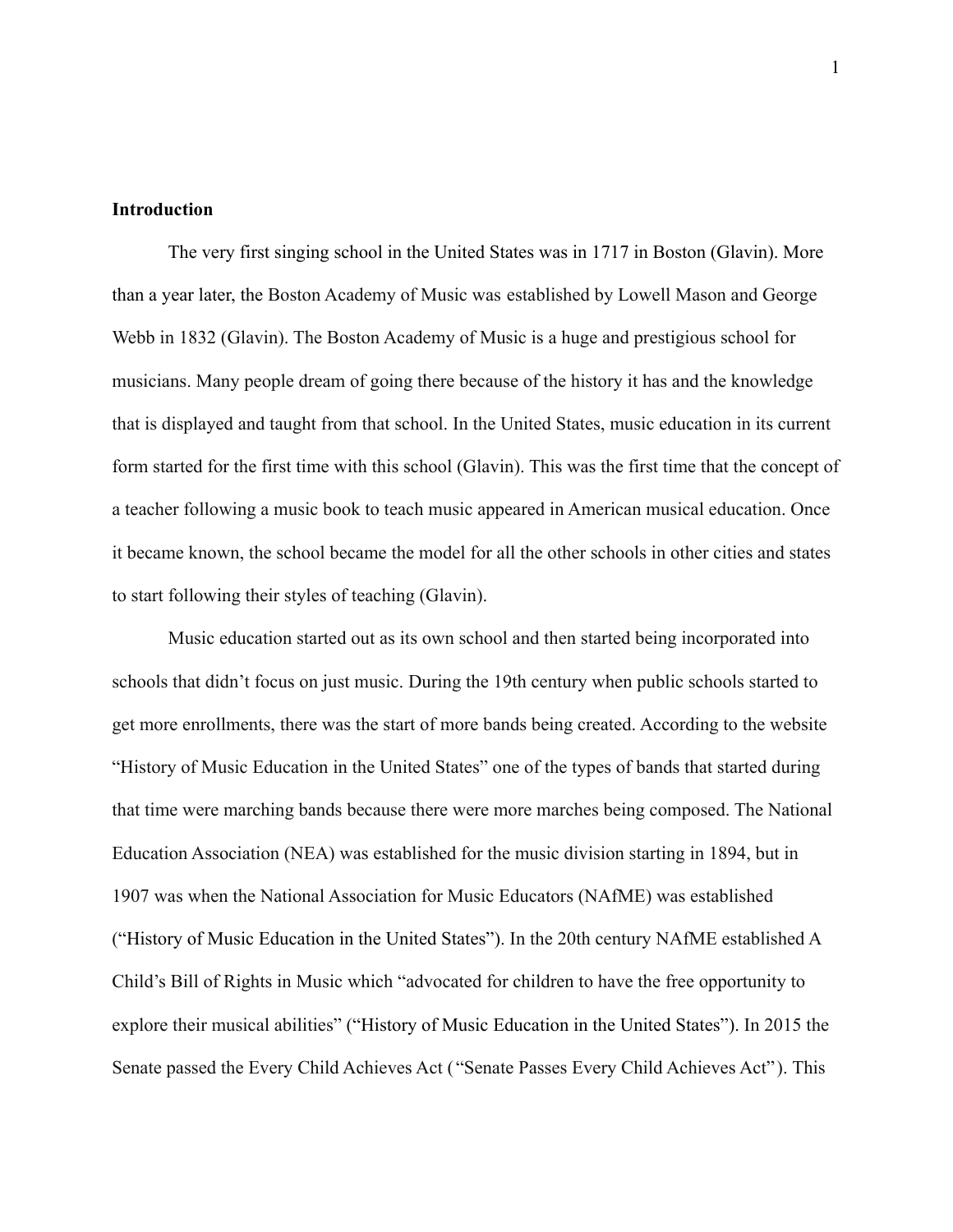act is described as "a bipartisan educational policy reform bill that would expand state responsibility over schools, provide grants to charter schools, and reduce the federal test-based accountability system of the No Child Left Behind Act'' ("S. 1177: Every Child Achieves Act of 2015"). This act should help the school districts be able to keep music programs in their schools because they are being funded by the government to keep programs open.

Despite historical support for music education and contemporary support in the form of bills like the Every Child Achieves Act, music programs have been cut from many schools, especially public schools. Public schools are funded by taxes, unlike charter or private schools that are funded by outside sources. The music programs in K-12 public schools are one of the first things to be talked about when talking about cuts in the district.

#### **Reasons Music Programs Are Cut**

When thinking about music programs getting cut, there are many reasons why it can happen. Every district and every school has their own specific reasoning as to why these programs can be cut. Some of the reasons for the program to be cut could be budgeting and funding, people in the school district who don't fully understand the effect that music has on the students, and lack of teachers being able to teach classes.

As a whole, those who make these decisions have to look at how much money they have and how to distribute it. Districts and schools have many different programs and clubs they have to fund, so administrators look closely to see what clubs or programs should get what amount. With many subjects in need of funding, music programs can find themselves at a lower priority:

In an age of increased accountability and educational standardization accompanied by tighter budgets and fewer funds, core subjects, such as math and reading, receive more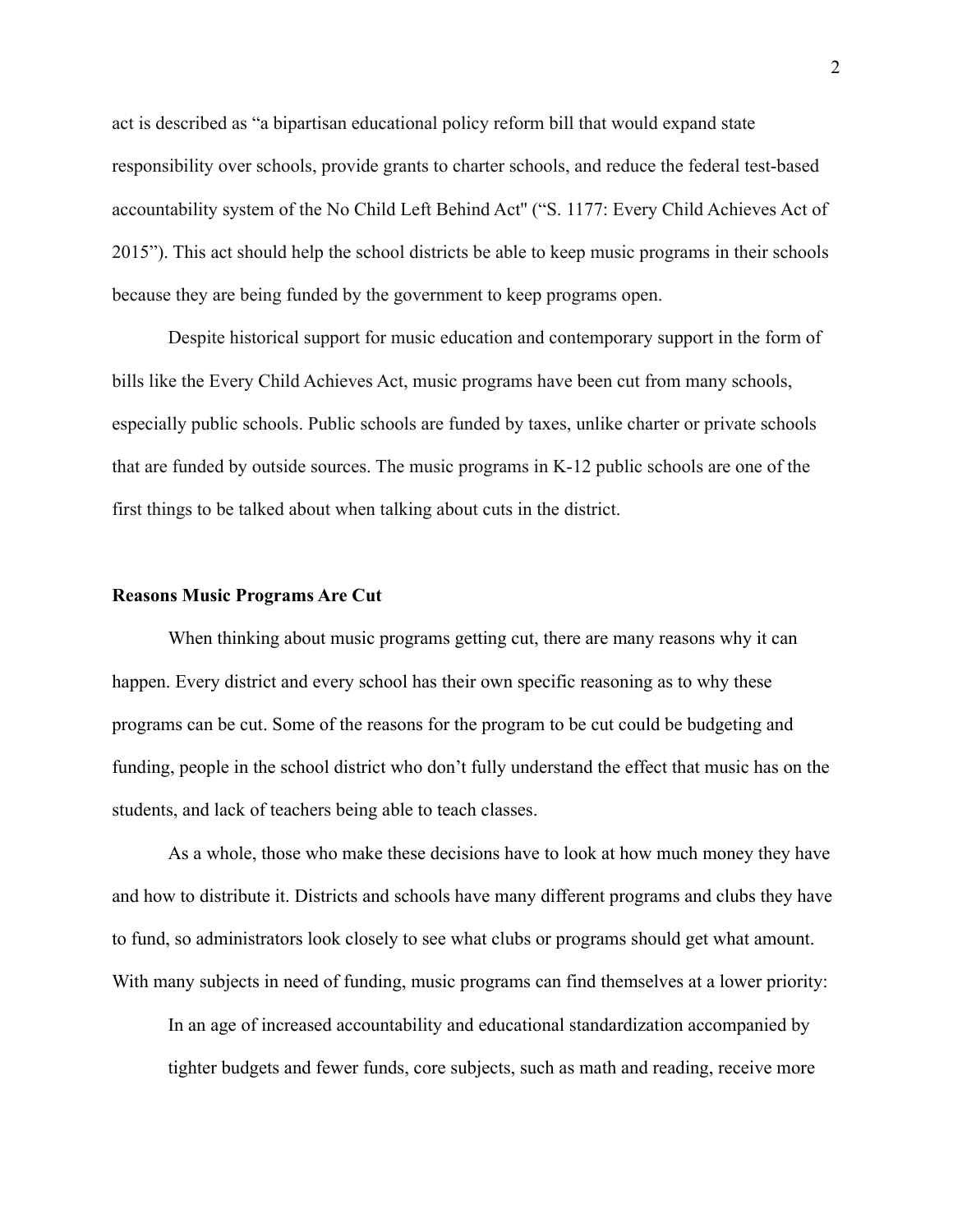funding and instructional time in public schools, while noncore subjects, like music,

potentially face reductions or elimination in budgets, programs, and staffing. (Major 6) Particularly when challenging circumstances lead to reduced budgets, this prioritization of subjects identified as core can leave music programs vulnerable to cuts. Juan Sanchez, who is the Executive Director and Founder of Palenke Arts, which is a multicultural art center located in Seaside, California, explains how budget cuts are decided:

Ultimately, the Board of Education has to approve yearly budgets - but down the line, the Superintendent suggests a budget informed by the Assistant Superintendent for instruction, also informed by the site principals and Coordinator of Visual and Performing Arts AND the community through the Local Control Formula meetings/survey forms.

So, the prioritization for budgeting involves many decision makers within the school district.

The current events of the Coronavirus (COVID) have made an impact on public schools nationwide financially and teaching-wise. It has been hard for teachers for the last year to be teaching online, and it has been hard for the parents to be teachers as well to their children. A lot of people got laid off during the pandemic, especially music teachers due to the school districts not having enough funding to pay the teachers: "At the time that COVID-19 hit in 2020, K-12 schools employed 77,000 fewer teachers and other workers than they did when the 2008 recession began forcing layoffs, while the number of students had increased by some 1.5 million" (Timon). Ever since the recession in 2008 it has been hard to recover the staffing numbers as a whole and when COVID happened, it made things a lot harder and worse. COVID hit the nation hard financially, and the economy is barely starting to get back to how it was before the pandemic.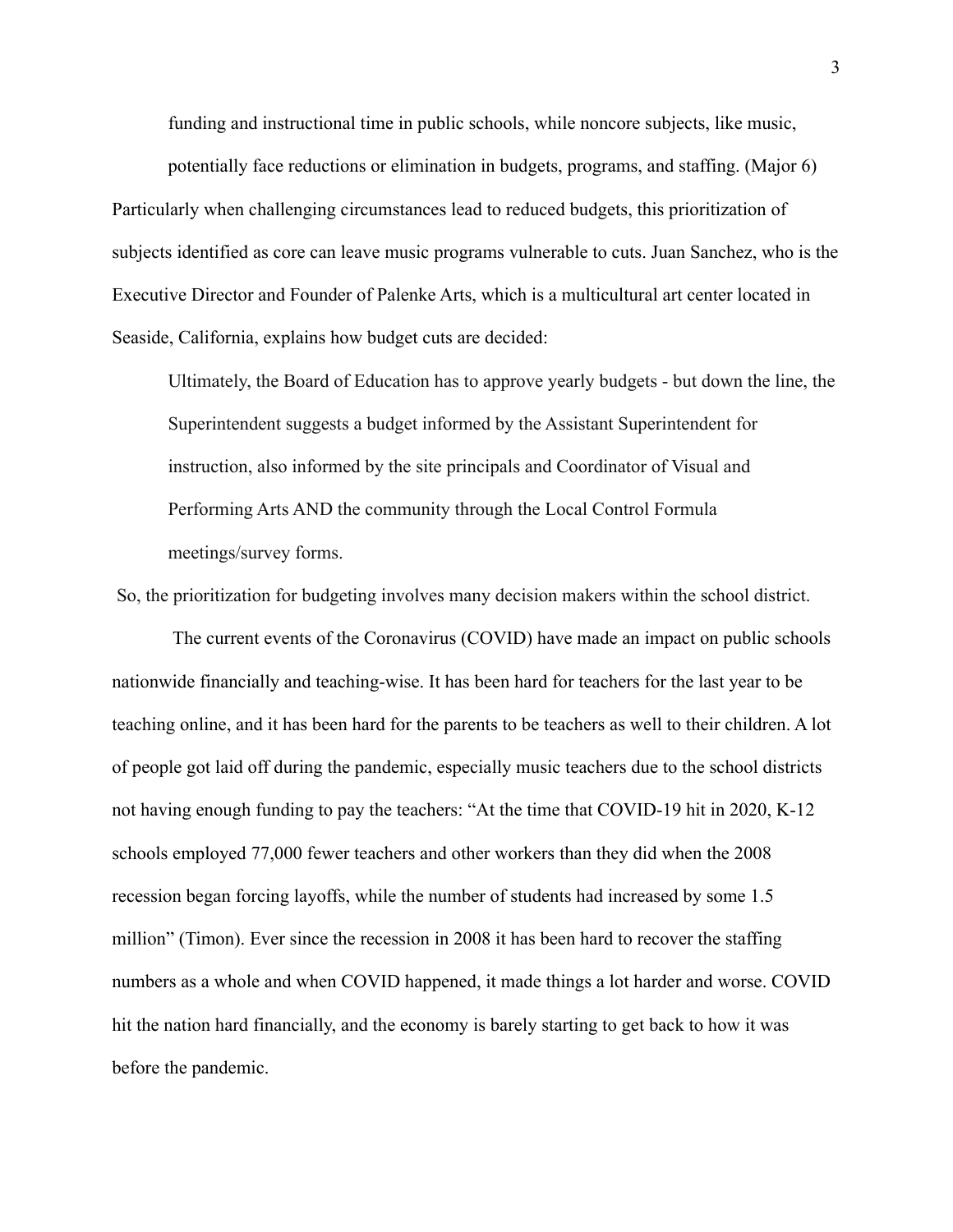In some school district offices, administrators don't go into the schools to see how the students are doing in their classes and in the environment; they only go by what it says on paper. John Freeman, a current band director in a high school, states some reasons decisionmakers have used to justify cuts: "Choir teacher retired, perceived lack of student interest, higher staffing priorities." Speaking in terms of faculty at the schools, there aren't as many music teachers in schools for the fact that districts are not making it a priority. Lourdes Flores, currently a high school biology teacher, states that "probably [due to] funding or staff availability" some schools don't offer music classes in elementary, and they start in middle schools. If the district or school doesn't have a teacher for it, there isn't a way to have the program; hence why it gets cut.

#### **Negative Effects of Cutting Music Programs**

When thinking about music programs there are many things people miss, but the main thing is the effect it has on the students. Music affects students in many ways, academically and personally. A lot of these students don't get exposed to music education unless their school offers it, and they may not get the opportunity to play or use an instrument unless it's from the school. There are a few negative effects that cutting a music program has on students.

For many students, school isn't the thing for them, and for many students school is their thing. Within every person there is a motivation and a drive that they have to keep them going. In this case, the students who aren't very fond of school can have this motivation and drive to go to school if they are excited for their elective, which can be music. For these students, "taking it [music education] away from them is basically saying that their interests aren't of importance, so much so that the school is eliminating it altogether" (Regoli). This demonstrates that not only will taking the program away will make them not as interested in school and make them be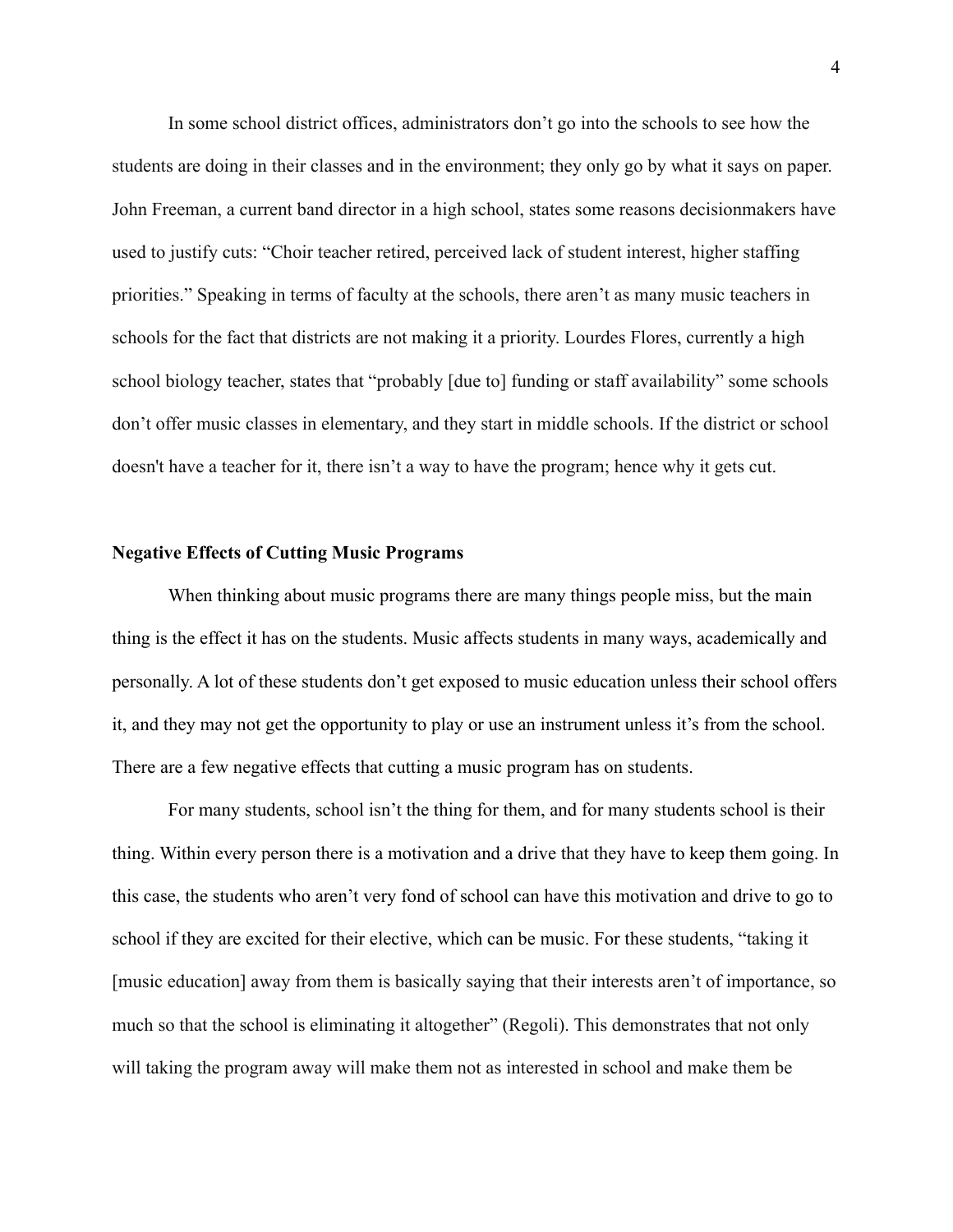absent more, but that it will make them feel that their interests aren't important. Lourdes Flores stated, "I have seen students show up to school because of the music program, it is what motivates them to continue attending school. Students find comfort and support among the music program community and losing that would be detrimental for their mental wellbeing." Once students are absent more than they lose motivation to continue school after high school, the likelihood of them to go to college lowers, especially for those in lower income families (Regoli). Their motivation for school can easily be taken away if music programs are cut. Since the music program is usually considered an elective, if they take out the music program then there would be less access to electives (Freeman).

Many students are going through many things in life, either personally or something at home. In the adolescent stage especially, students have trouble expressing their emotions and understanding their emotions. There are many things that students can turn to that will help a bit, but the most common thing that students turn to is music. If music programs get cut, students may not know how music can help them express themselves, or they will not be able to express themselves as much as they would if the program was still there (Regoli). For those students who get interested in playing and performing music, they also use that as a way to express themselves because they are able to connect with what they are playing. Those who write music are able to express themselves as well. Not only are they unable to express their emotions and themselves through music, but students lose their creativity outlet. Ashley Mireles, currently a middle school multiple subject teacher, stated, "Students also do not have a creative outlet, and I've seen the creativeness diminish in the classroom after the program was cut." If they lose their creativity outlet, then they will lose a huge amount of who they are. Julie Jaeger, a current English high school teacher stated, "Students suffer and have no outlet for their musical passions." Many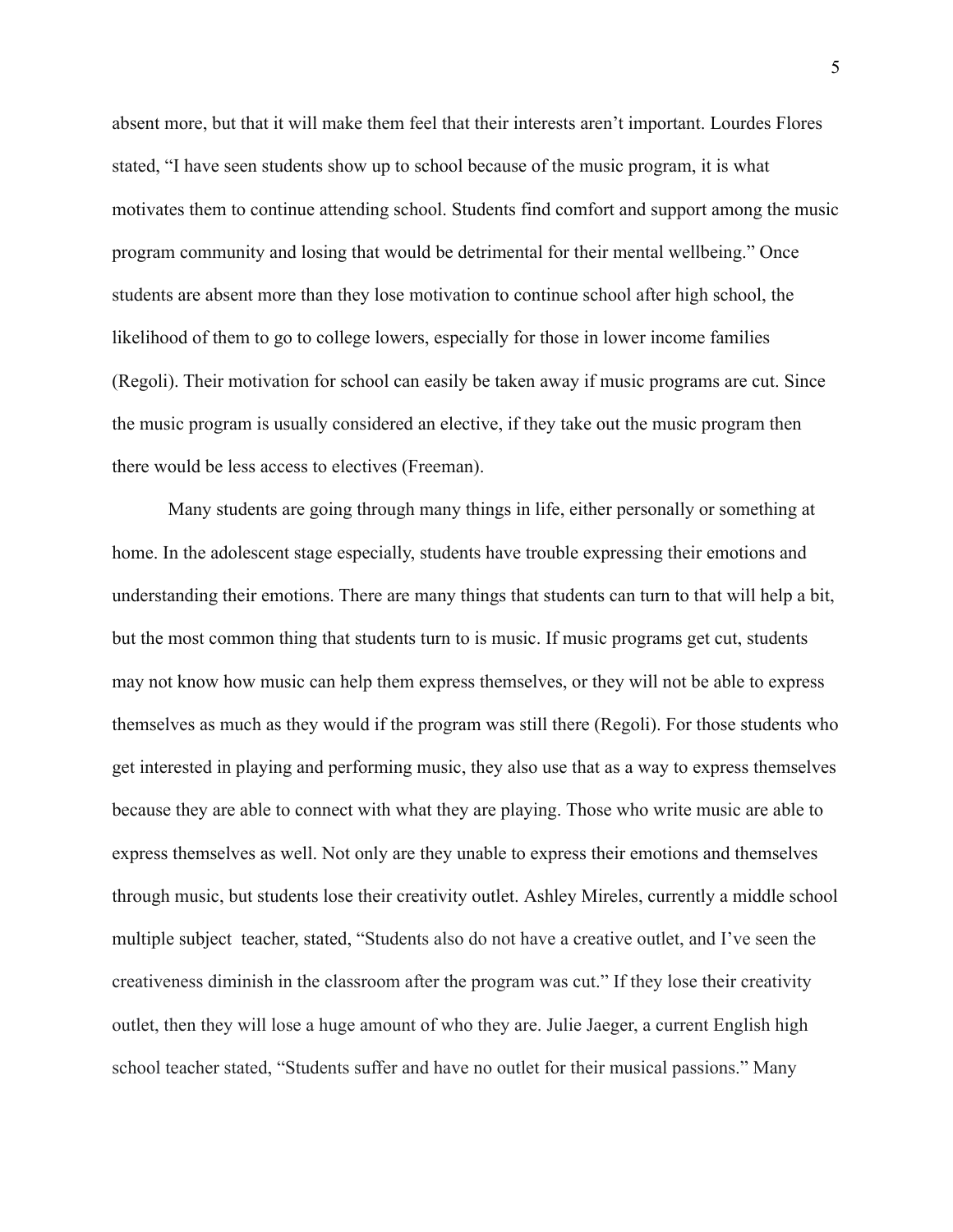students find that music is their passion by having the music program be in their schools, and when they lose the outlet for their passion, it does take a toll on them.

Students who are involved in music learn many different skills. Music helps students get out of their comfort zones, learn how to perform in front of others, and get out of their shells to be able to talk to others. Not only does music help students develop those social skills, but it also helps them develop acceptance of "others who aren't like themselves" (Heibutzki). Although music has an effect on a students life and personal skill set, it also impacts their education.

# **Music and Academics**

The connection between music and academics is huge. Music and academics can go together, and music impacts the brain. Studies have determined that music has a huge impact on brain activity (Regoli). Arts can stimulate the brain and help enhance aspects of its function that may not be used as often. Some ways music and academics correspond to one another are by the effects music has on students' test scores, music's cognitive development effect, and the skills taught through music.

Music has helped students' standardized test scores. Those who had a musical background tested higher in the English, reading, and science portions of exams (Johnson and Memmott 294). Ten years later there was another study done that shows that the scores in the math section in the standardized tests completed by students who had studied music was significantly higher than other subjects (Johnson and Memmott 294). Also with no music in one's life, test scores are lower than those who have music in their life (Regoli).

An approach that can help someone learn how to memorize something is learning an instrument or singing a song melody. There are many ways that music can help students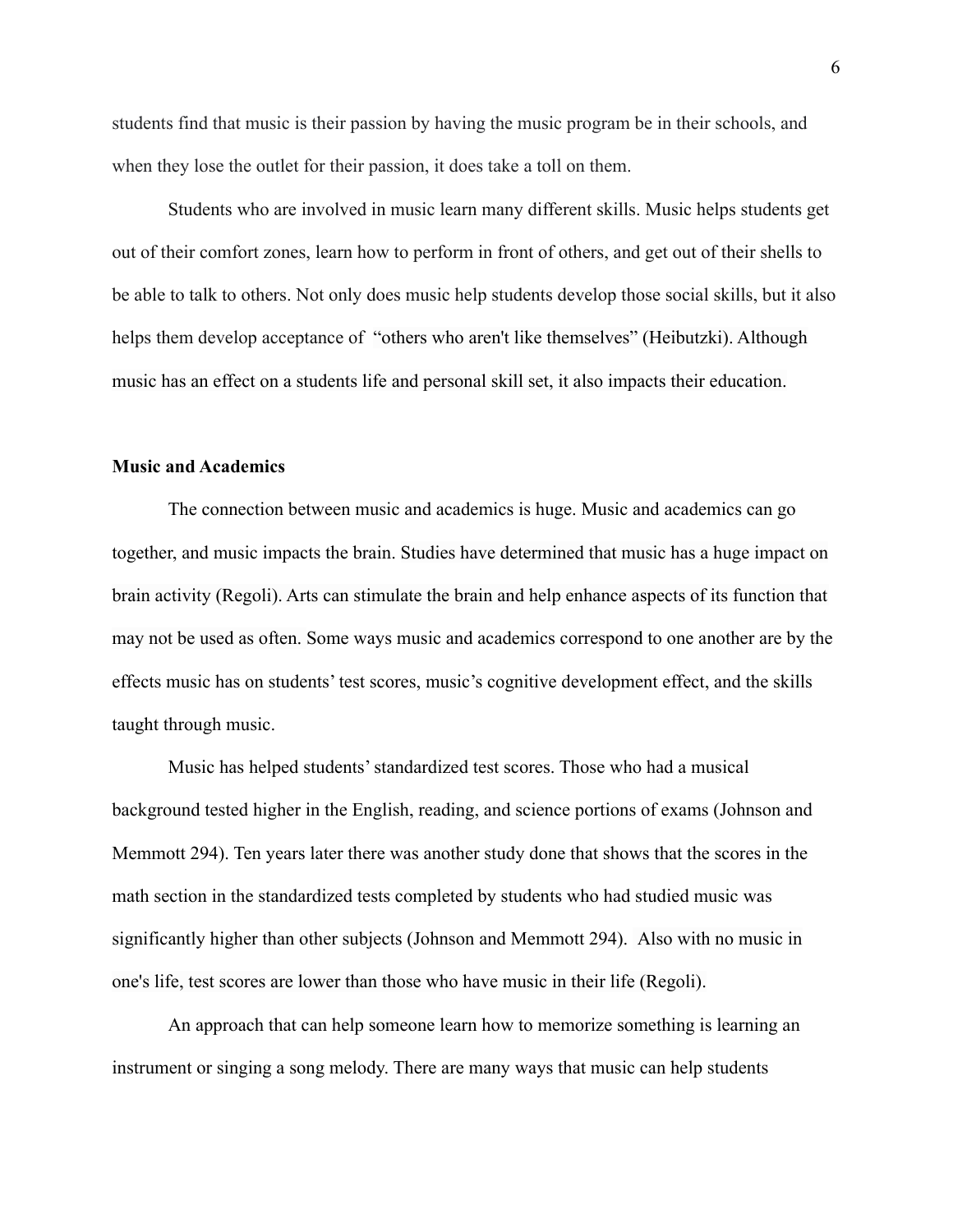academically; an example of how it can help is by students using melodies to help memorize things for exams. One subject that music helps with studying is math (Chandler). There are lots of videos and lots of songs that help with memorizing math equations and math formulas. An example of this would be in elementary school, to help students learn their multiplication. Teachers and some videos on YouTube have song melodies to help students memorize the multiplication. An example of how the song works is Miss. Clarke's Multiplication Song, which goes through the multiplication tables of two to twelve (Clarke). The way they do this is that they take a song and use the melody and get the beat of it and instead of singing the actual lyrics of the song they sing the times table.

Students learning to play an instrument learn many new skills and develop different ways to study (Mascareno). While learning an instrument, students learn how to be responsible by learning how to take care of their instruments. They learn how to take care of their instruments by learning how to clean it and how to fix minor things that happen to the instrument. It takes a lot to go perform something in front of a big crowd of strangers, and they will soon build the self-confidence to be able to perform on stage without feeling as nervous. As time goes on, they may learn leadership skills by being first chair in their section. They are the ones the band director puts in charge to make sure their section knows how to play their parts. Being first chair in an orchestra can also build self-confidence, because of the fact they are the one the band director most relies on.

#### **Saving Music Programs**

With music programs being cut and some being on the verge, there are many ways to help save them before the process happens. Some of the many ways to save music programs are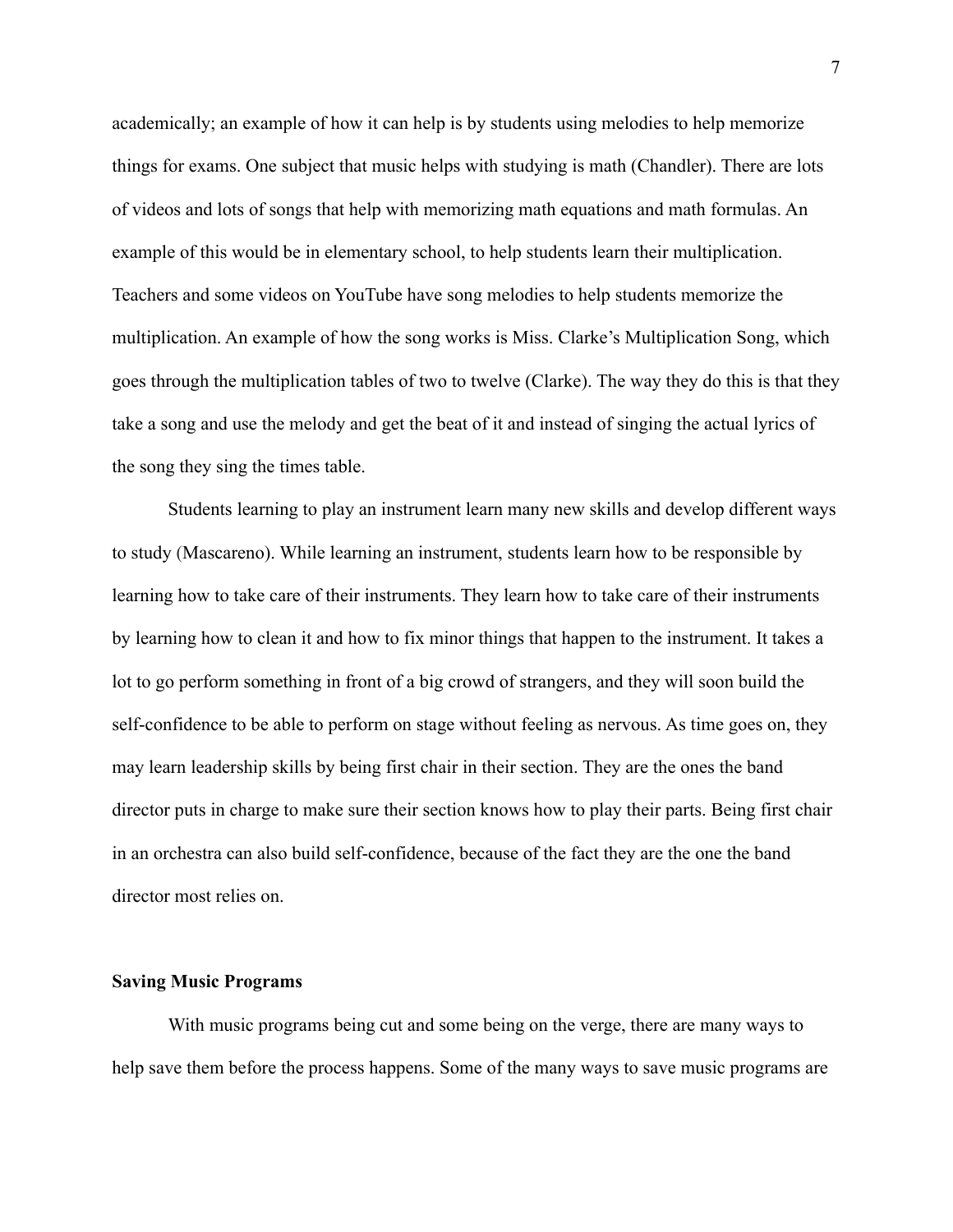getting the community involved, creating a plan, and looking into different ways to fund the program.

In K-12 public schools, the community is very much involved. They are involved because they know someone who's going to the school, they live by the school, or the school has been around a long time so that everyone knows it and is involved in it. Some things that the community can do is write a letter to the school board, make petitions, and do fundraisers ("The Real Reason Why Music Programming Is Being Cut from Schools"). The community as a whole could help by doing these things, but the parents of children who are involved in the music programs are extremely important. A former band director Joshua Alvarez said, " Last but not least, parental voice and support is especially important to help save music in schools. Parental voice is most powerful to let district boards and supervisors know that music is important to them and their children." The community speaking up to the school district helps a lot more than they think, but there are more ways to help than just doing that. They can help by volunteering and supporting the music program (Flores). The music programs have events and the community can help by volunteering because if the school district hears how much help there is for events, then they may consider keeping the program. Supporting the program can go a long way; seeing all the support can also make the school district consider keeping it because of how important it is to the public and students in it.

When wanting to get something done, there have to be plans. There are a few plans that can happen to help save the music program from being cut. The first plan would be to talk to the school district, specifically the people who have control in making budget cuts (Regoli). Talking to the school district and taking an interest helps push to keep the program. The second plan is to show and share the values of the program importance to the school district, stakeholders, and the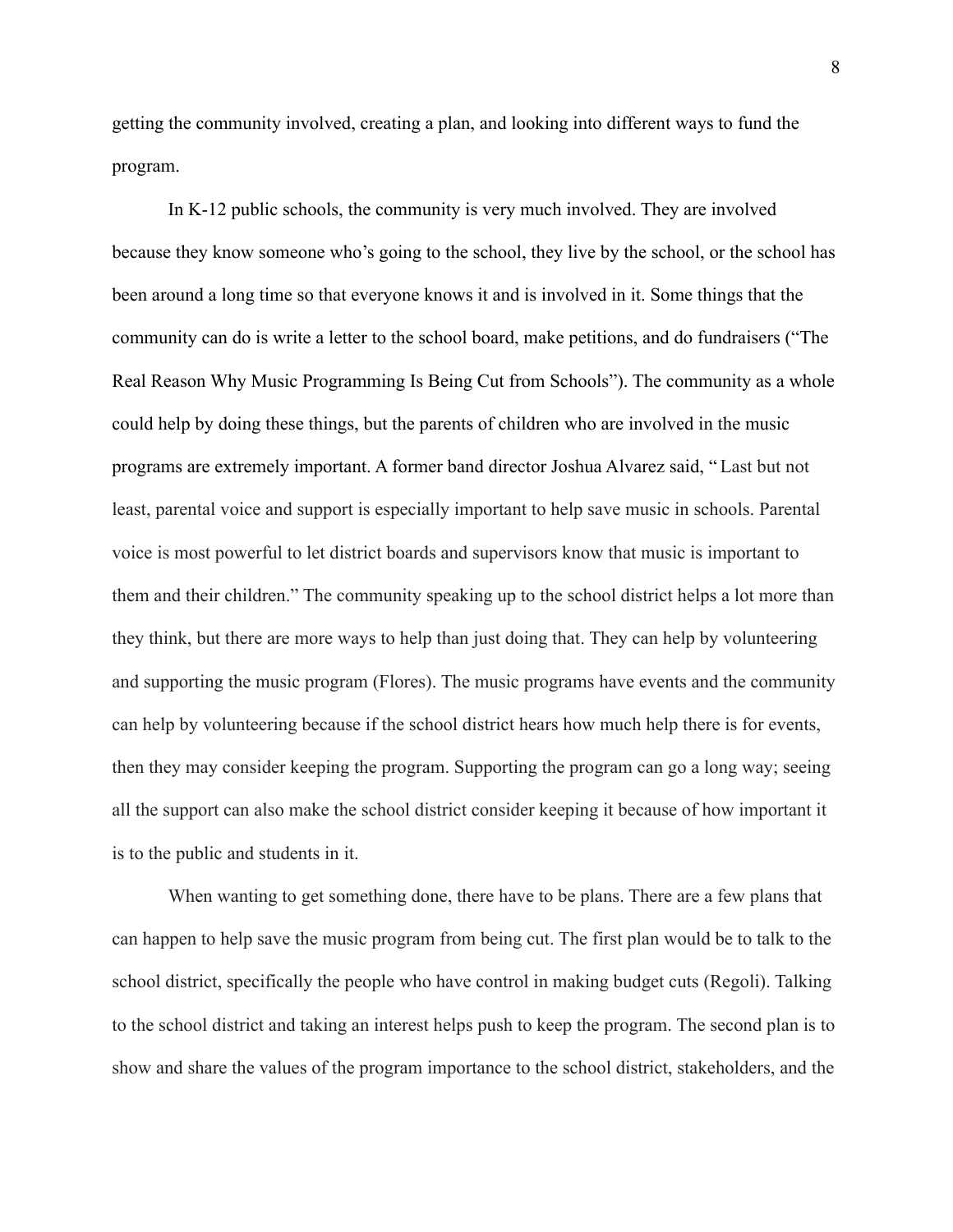community (Freeman). Having facts and statistics help the argument to save the program be taken seriously by the school district. The last plan is to get the community, families, and students in the program to advocate for the importance of the program while demanding it not to go away periodically (Sanchez). Advocating and demanding gives off that the people are serious about this and are determined to get what they want. Having efficient and well thought out plans will help in the outcome down the road.

Funding any program, not just music, can be a challenge because the school districts may not want to fund it and will find a way not to. There are other ways to help fund these programs. One of the ways are instrument donations and grants ("How to Secure Funding for Music Education for Public Schools"). Donating instruments helps the band director and school district save money on buying instruments, and they may just have to spend money on repairing the instrument, which is cheaper than buying a new one. There are many grants available that could help a music program and should be given to programs on the verge of getting cut from their schools. Anita Thomas, a former elementary school teacher, suggested another way to save music programs is by getting outside donations. This can help greatly by getting donations of different things at once to help fund the music program. There could also be fundraisers that can happen throughout the year to help reach their goal. For example, there can be raffle tickets, car washes, and baked goods sales.

# **Conclusion**

Music programs in K-12 public schools have been cut for many years. The decision makers of what to cut in the schools are the superintendent, the school board, the principal, and the school district. There are many reasons why these programs are cut. Some of those reasons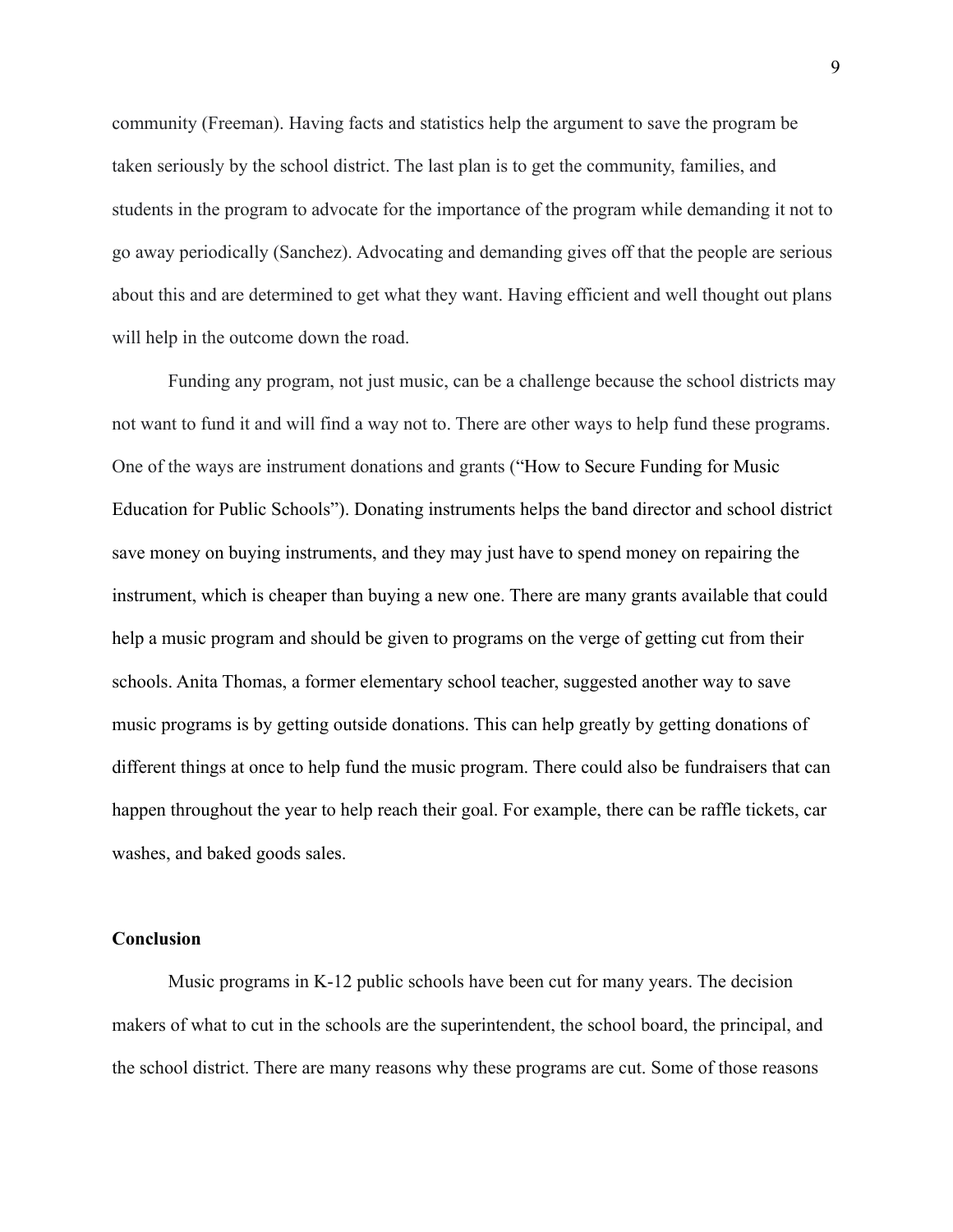are funding, the decision makers not understanding the effect music programs have on students, and not having enough teachers be able to teach. There will always be an issue with trying to budget for everything evenly, and it will always be a concern for everyone involved. A lot of those people in the school district don't come and see how the students are doing in school and don't realize how important things may be to them and just go off of what they see on paper. Nowadays it's hard to find music teachers or even art teachers; it's not as common. Some of the academic requirements have changed and will continue to change. The reasons given for cutting the program are understandable, but there are two sides to every situation.

Looking at these on the other hand of the situation, there are many drawbacks to cutting music programs. Some of these drawbacks are the attendance of students will decrease, students' academics will suffer, they lose the chance to be creative, and they lose some social skills. It has been shown that some students enjoy music and that it's their drive to get them to go to school and get them through the day. If they lose that, then they will feel different towards everything. This has a much greater impact on them than others think. They are going through a lot while going to school, and the removal of a musical outlet can add more onto them. This can also affect their performance in school. Students might not want to go or they won't show up to school, which means they won't learn new things in school. Not only will their performance in school decrease, but their brain development will be negatively impacted.

Although the reasons for cutting music programs are strong on all sides of the situation, there are ways to save the program. The community can speak up how they feel about the music program, and having community involvement helps show the importance. There can always be a plan in motion to help out. These plans should be done by the families of those students involved, the community, and the school faculty who support the music program. Lastly, there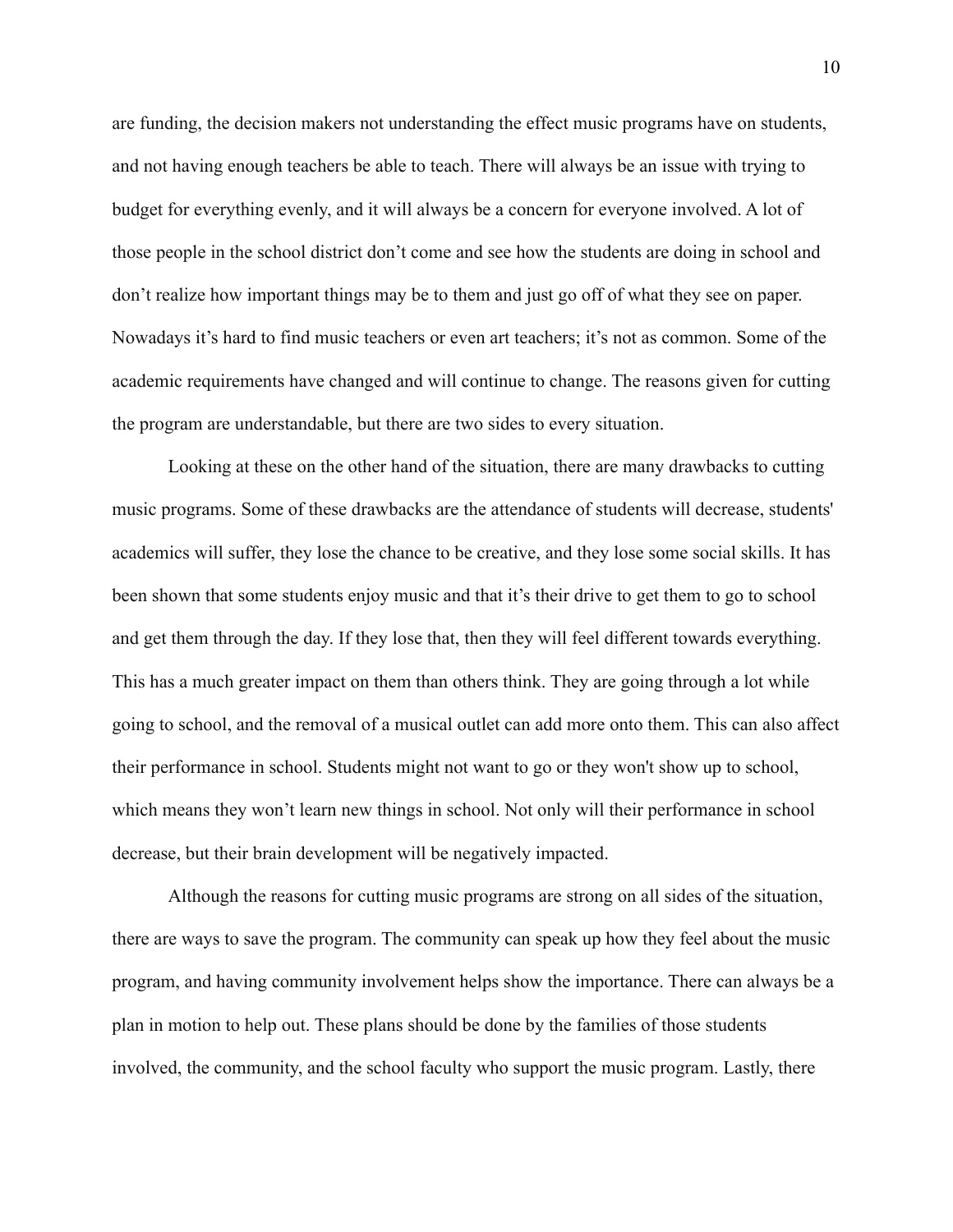can be grants given to the program to help fund them in their needs and donations of any type. Instrument donation or monetary donation will help in long and many ways.

Music programs are constantly getting cut all around the world. Music programs help students in many ways. This topic goes a bit under the radar, and it should be brought up more than it is. The decision makers should take all the negative effects into consideration next time they have to decide on taking any program. There are ways to save it, but it takes everyone around to help save it.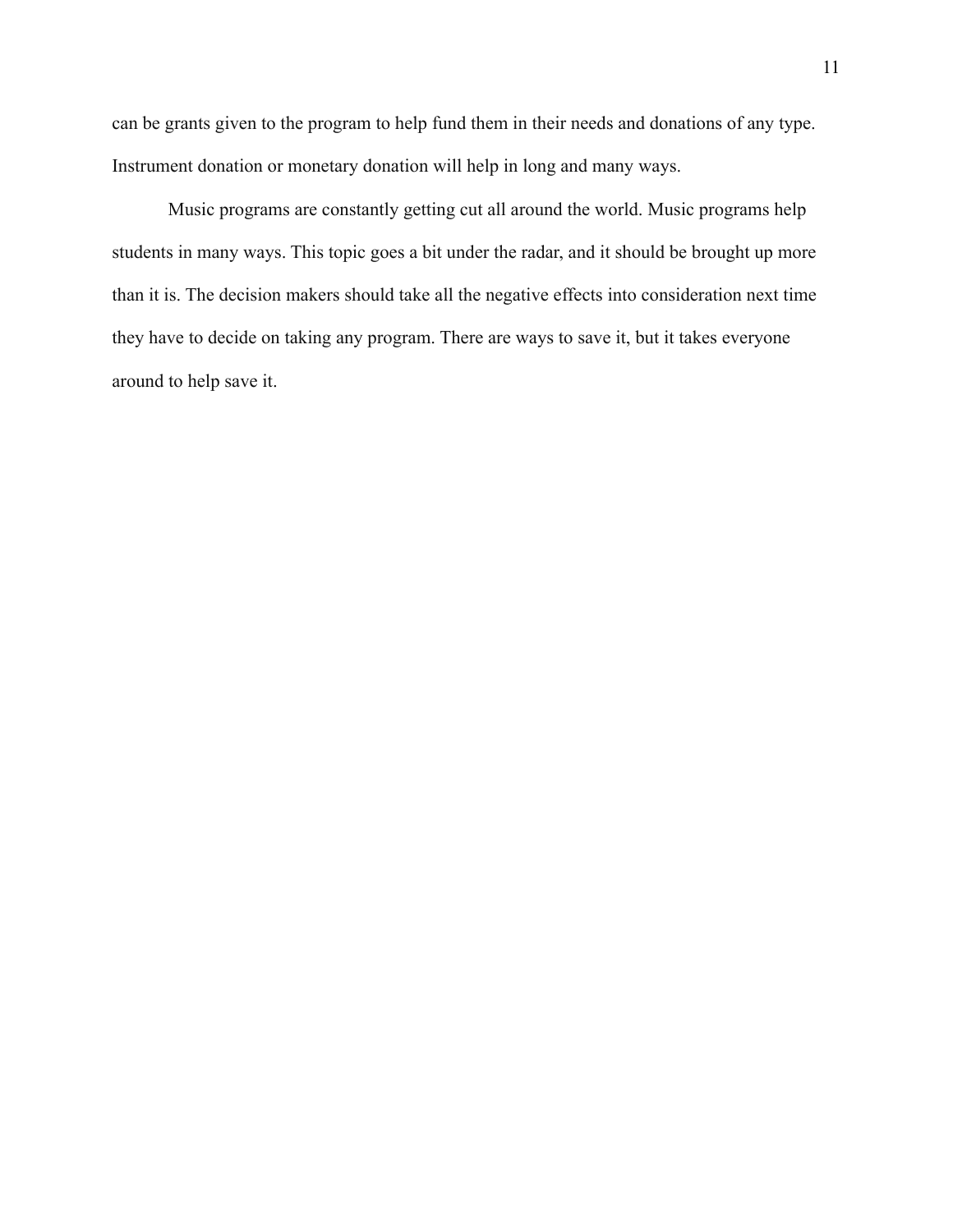# Appendix**:** Interview Questions and Answers

# *Interview #1*

Question 1: What's your name? Answer: Lourdes Flores

Question 2: How long have you been at the school? Answer: 7 years

Question 3: How long has the music program been at the school? Answer: Longer than 20 years

Question 4: Has there been talk about the program getting cut? Answer: No

Question 5: Who would be the decision makers for the music programs being cut? Answer: School board, if this was the case but thankfully not the case at IHS

Question 6: If your program has been cut or has been at risk of being cut, what were the reasons the decision makers gave for the cuts? Answer: Not the case but probably funding or staff availability

Question 7: What negative effects from cutting music programs have you seen? Answer: If the program was cut; loss of save community for the students involved, loss of benefits such as scholarship opportunities, motivation, and engagement. I have seen students show up to school because of the music program, it is what motivates them to continue attending school. Students find comfort and support among the music program community and loosing that would be detrimental for their mental wellbeing.

Question 8: What are the positive effects of cutting programs have you heard? Answer: None besides adding that money somewhere else in the budget

Question 9: What are the ways to save music programs from being cut? Answer: Promoting the benefits, fundraising, educating people on the importance of music education, volunteering, and supporting music programs even if you are not directly involved with them.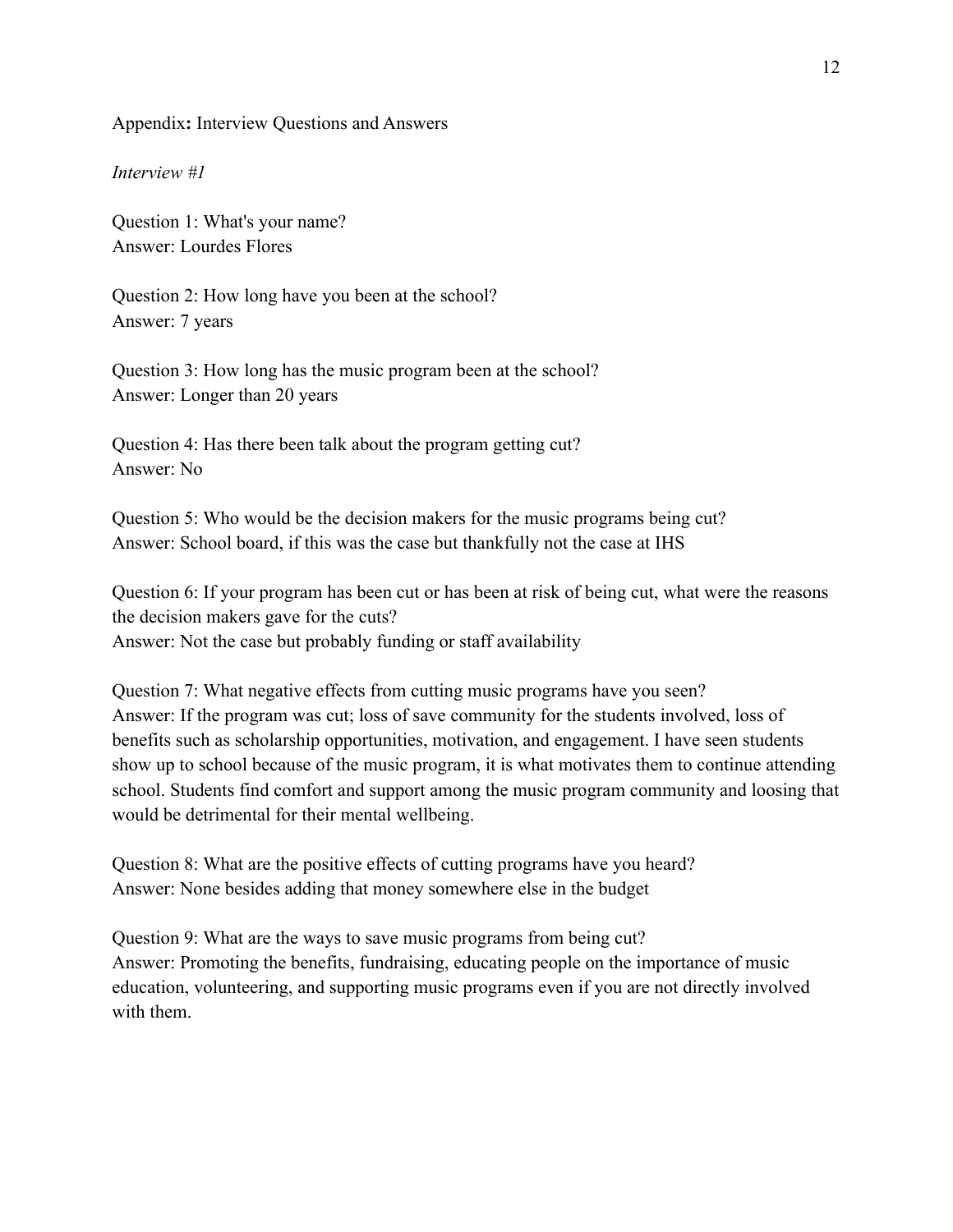*Interview #2*

Question 1: What's your name? Answer: Joshua Alvarez

Question 2: How long have you been at the school? Answer: 1

Question 3: How long has the music program been at the school? Answer: 20+ years

Question 4: Has there been talk about the program getting cut? Answer: There have not been any discussions on cutting the music program at the school I am currently working at.

Question 5: Who would be the decision makers for the music programs being cut? Answer: The middle school music programs are funded by the District, any decisions to cut the middle school music programs would be determined by district personnel.

Question 6: If your program has been cut or has been at risk of being cut, what were the reasons the decision makers gave for the cuts?

Answer: Thankfully there have been no cuts or talks of cuts to the music program at our school.

Question 7: What negative effects from cutting music programs have you seen? Answer: Cutting a music program is a huge loss for students. Removing this elective opportunity means removing an opportunity for growth. Music supports mental, emotional, and social growth and development that other programs cannot offer in the same way. When music programs are cut, students are left without an opportunity to develop in ways that only music can provide.

Question 8: What are the positive effects of cutting programs have you heard? Answer: I have not heard of any positive effects of cutting music programs. If there are other elective opportunities on campus, some may view it as an opportunity for students to expand their choices. I do not view it in that same light. There is nothing positive about eliminating the music program at a school.

Question 9: What are the ways to save music programs from being cut?

Answer: Music must be deemed a priority at the district, county, and state level. The first priority should be to see all students exposed and have an opportunity to learn a musical instrument, or develop their voice. Additionally, schools must prioritize this in their budget to support the program with instruments, uniforms, and the appropriate materials needed to be successful. Last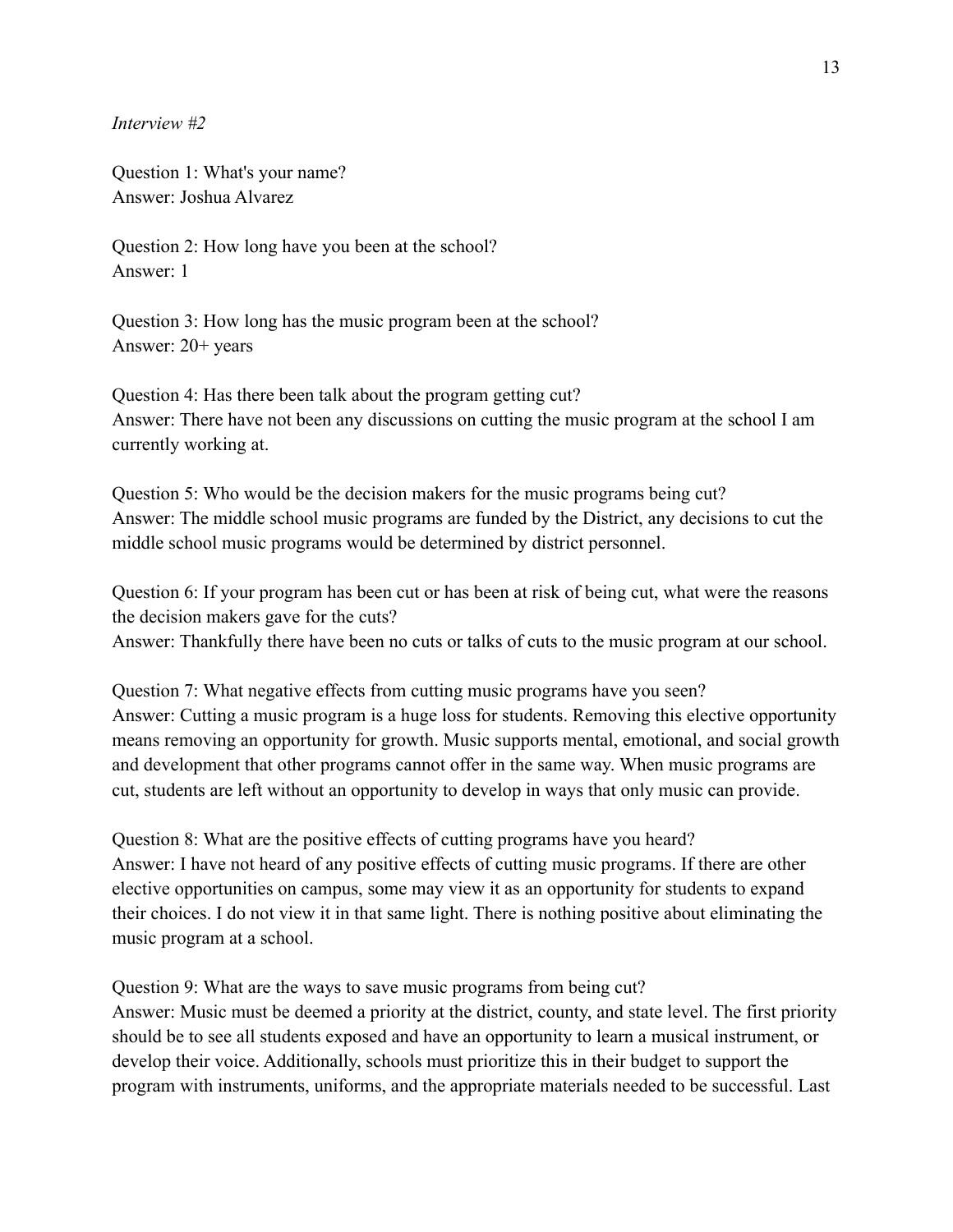but not least, parental voice and support is especially important to help save music in schools. Parental voice is most powerful to let district boards and supervisors know that music is important to them and their children.

## *Interview #3*

Question 1: What's your name? Answer: Julie Jaeger

Question 2: How long have you been at the school? Answer: 28 years

Question 3: How long has the music program been at the school? Answer: At least 30 years

Question 4: Has there been talk about the program getting cut? Answer: no

Question 5: Who would be the decision makers for the music programs being cut? Answer: The school board and superintendent

Question 6: If your program has been cut or has been at risk of being cut, what were the reasons the decision makers gave for the cuts? Answer: N/A

Question 7: What negative effects from cutting music programs have you seen? Answer: Students suffer and have no outlet for their musical passions.

Question 8: What are the positive effects of cutting programs have you heard? Answer: More money for other electives and trade programs like ROP

Question 9: What are the ways to save music programs from being cut? Answer: A nearby district has had yearly fundraisers to fund their music programs.

*Interview #4*

Question 1: What's your name? Answer: Juan Sanchez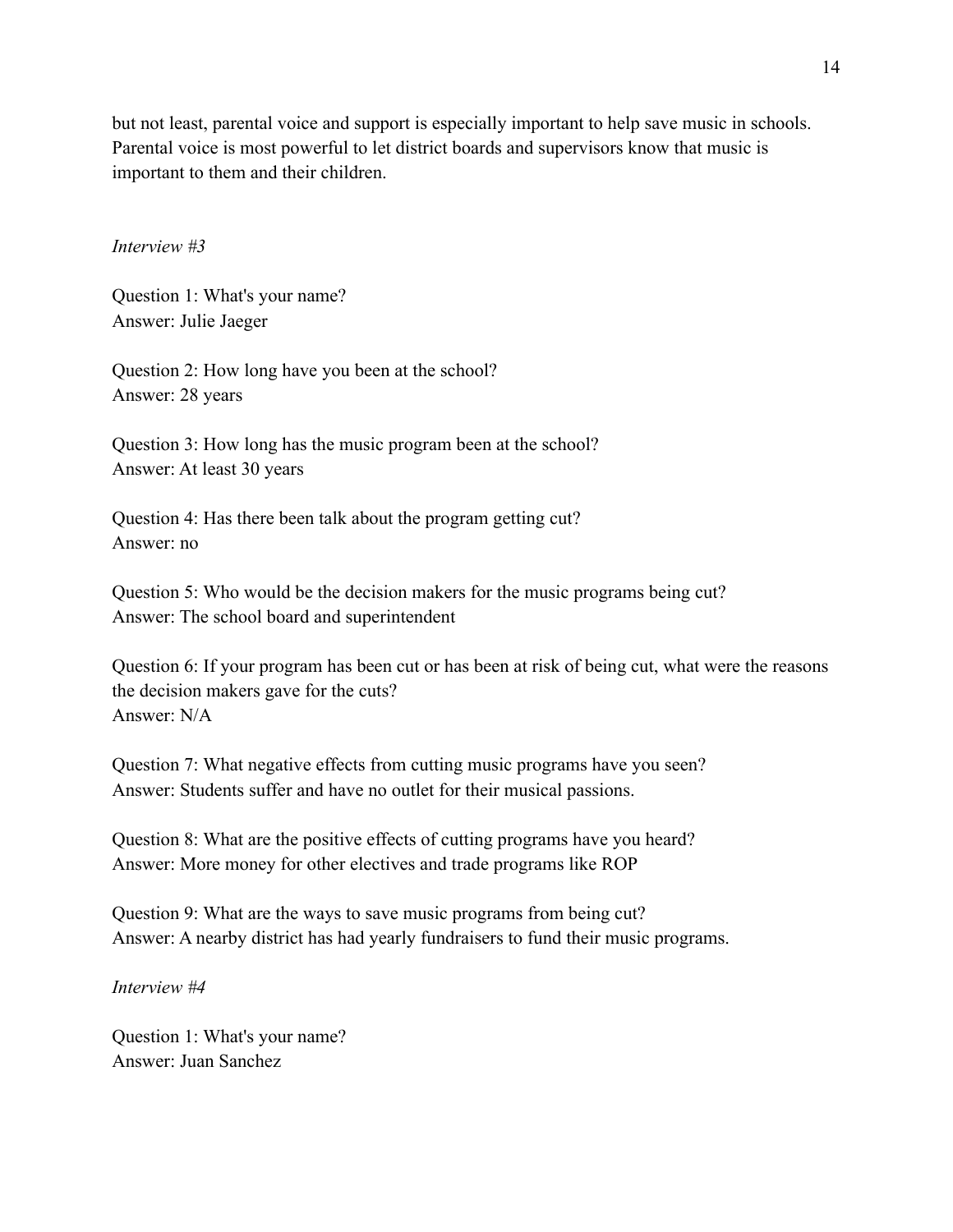Question 2: How long have you been at the school? Answer: 5 years - to clarify I do not work for the school, but rather work for Palenke Arts, am multicultural arts center

Question 3: How long has the music program been at the school? Answer: Not sure - the program expands and shrinks periodically

Question 4: Has there been talk about the program getting cut? Answer: not at this time - during the pandemic all of the music program was placed on hold now things are getting restarted

Question 5: Who would be the decision makers for the music programs being cut? Answer: Ultimately, the Board of Education has to approve yearly budgets - but down the line, the Superintendent suggests a budget informed by the Assistant Superintendent for instruction, also informed by the site principals and Coordinator of Visual and Performing Arts AND the community through the Local Control Formula meetings/survey forms.

Question 6: If your program has been cut or has been at risk of being cut, what were the reasons the decision makers gave for the cuts? Answer: N/A - I run an independent nonprofit that leases space from the district

Question 7: What negative effects from cutting music programs have you seen? Answer: In this particular school district there is an uneven distribution of resources and priorities. For example, it is incredibly difficult for our families to receive private instruction, All of the instrument instruction is done in a group setting, so there is a huge disadvantage with wealthier communities who can afford \$100/hr private lessons - which of course yield much better results.

When classes are cut altogether for a couple of years (as it happened during the pandemic) they have devastating consequences down the line: the pipeline of musicians with strong fundamentals is suddenly cut - middle school bands do not receive elementary school kids with knowledge of the instrument, high school bands are also decimated or have much lower quality. Additionally, (and incredibly important to our work!) we are dealing at the school district level with predominantly EUROCENTRIC classical music forms - there is a very little emphasis, if any, in studying other cultural musical traditions or art forms. We offer, for example, Afro Caribbean and West African percussion, traditional Mexican folkloric music, as well as present artists from all over the World.

Question 8: What are the positive effects of cutting programs have you heard?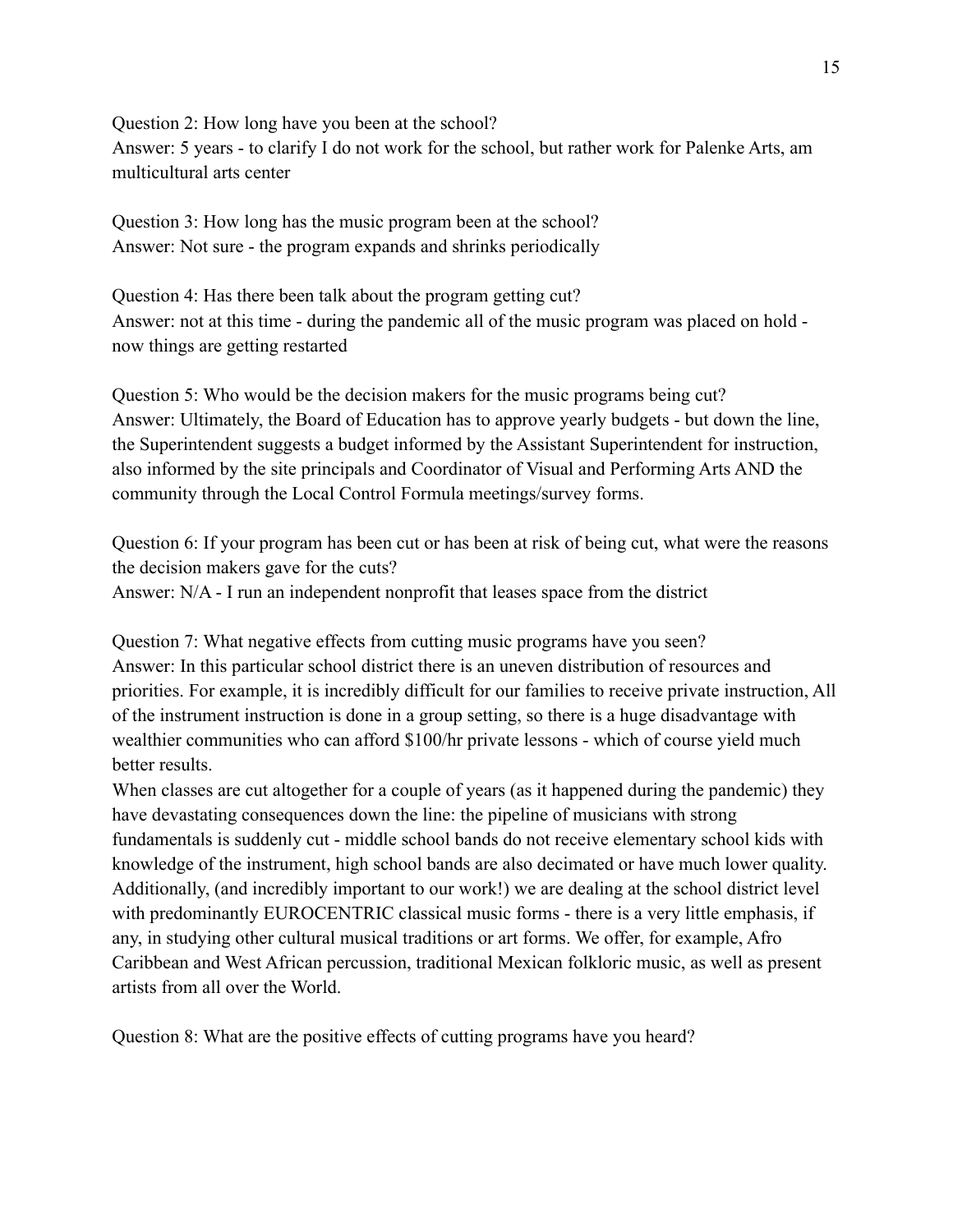Answer: Money is saved. Musicians get to look for a more lucrative path to employment. Campuses are less noisy and pets seem to have a more peaceful time. (Sorry - I had to use some humor!)

Question 9: What are the ways to save music programs from being cut? Answer: I think that the effort has to be done by different strata in our society: at the Federal and State levels, music education should be considered a core competency and budgeted/offered CONSISTENTLY throughout pre-k-12 education. Universities should likewise train more qualified music educators in traditional and nontraditional music, electronic, contemporary, etc. Nonprofits need to step up their efforts to continue filling in the gaps. The general public, families and students need to SPEAK UP and advocate for the importance of these programs and DEMAND that they don't go away periodically - holding elected boards of education accountable for the lapses in funding. Finally, teachers and administrators need to continue being trained consistently on the value of music education.

*Interview #5*

Question 1: What's your name? Answer: John Freeman

Question 2: How long have you been at the school? Answer: 8 years

Question 3: How long has the music program been at the school? Answer: 64 years

Question 4: Has there been talk about the program getting cut? Answer: Band - No; Choir was cut this year; unclear on possible return timeframe

Question 5: Who would be the decision makers for the music programs being cut? Answer: Site administration, district administration and school board

Question 6: If your program has been cut or has been at risk of being cut, what were the reasons the decision makers gave for the cuts? Answer: Choir teacher retired, perceived lack of student interest, higher staffing priorities

Question 7: What negative effects from cutting music programs have you seen? Answer: Loss of student access to electives, reduced opportunity for school involvement, reduction in community appearances through performance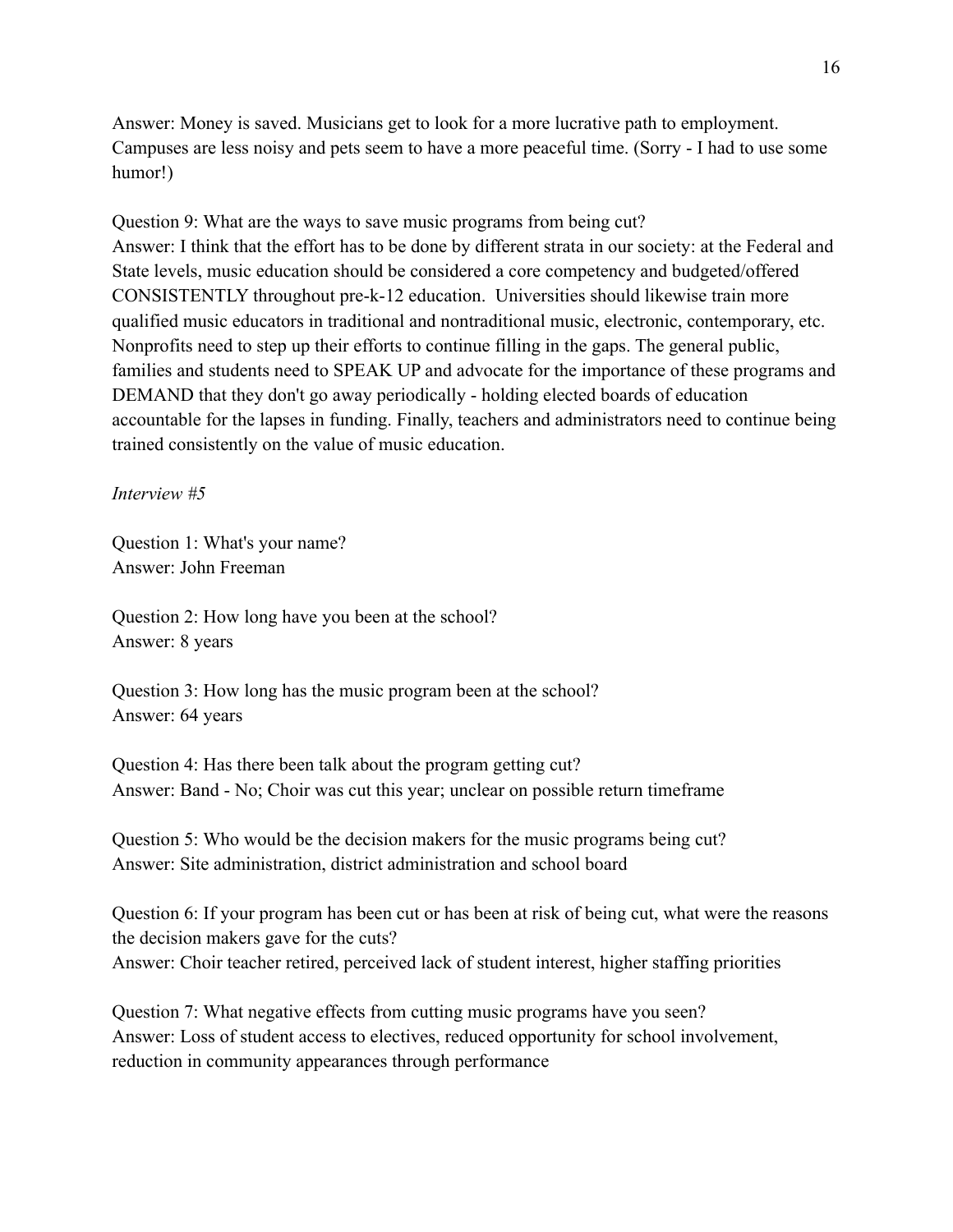Question 8: What are the positive effects of cutting programs have you heard? Answer: Redistribution of staffing/funding, additional facility availability, lower budget expenses, less scheduling conflicts

Question 9: What are the ways to save music programs from being cut? Answer: Shared values of program importance by shareholders at site, district and community. Examination of actual financial costs as music classes can carry "oversized" classes compared tom other classes.

# *Interview #6*

Question 1: What's your name? Answer: Ashley Mireles

Question 2: How long have you been at the school? Answer: 11 years

Question 3: How long has the music program been at the school? Answer: This is our first year without a music program. We've had one for the past 5 years before this year. We do offer a keyboarding elective for students who are interested.

Question 4: Has there been talk about the program getting cut? Answer: Due to our SIG grant (School Improvement Grant) coming to an end, music was cut this past summer.

Question 5: Who would be the decision makers for the music programs being cut? Answer: Our superintendent and principal

Question 6: If your program has been cut or has been at risk of being cut, what were the reasons the decision makers gave for the cuts?

Answer: The two reasons that were given were:

1. Lack of student interest

2. Lack of funding

Question 7: What negative effects from cutting music programs have you seen?

Answer: The students who were interested in music lost the one thing that helped them look forward to school. We are a small school with limited opportunities for extracurriculars. The opportunities that do not involve sports are even more limited.

Students also do not have a creative outlet and I've seen the creativeness diminish in the classroom after the program was cut.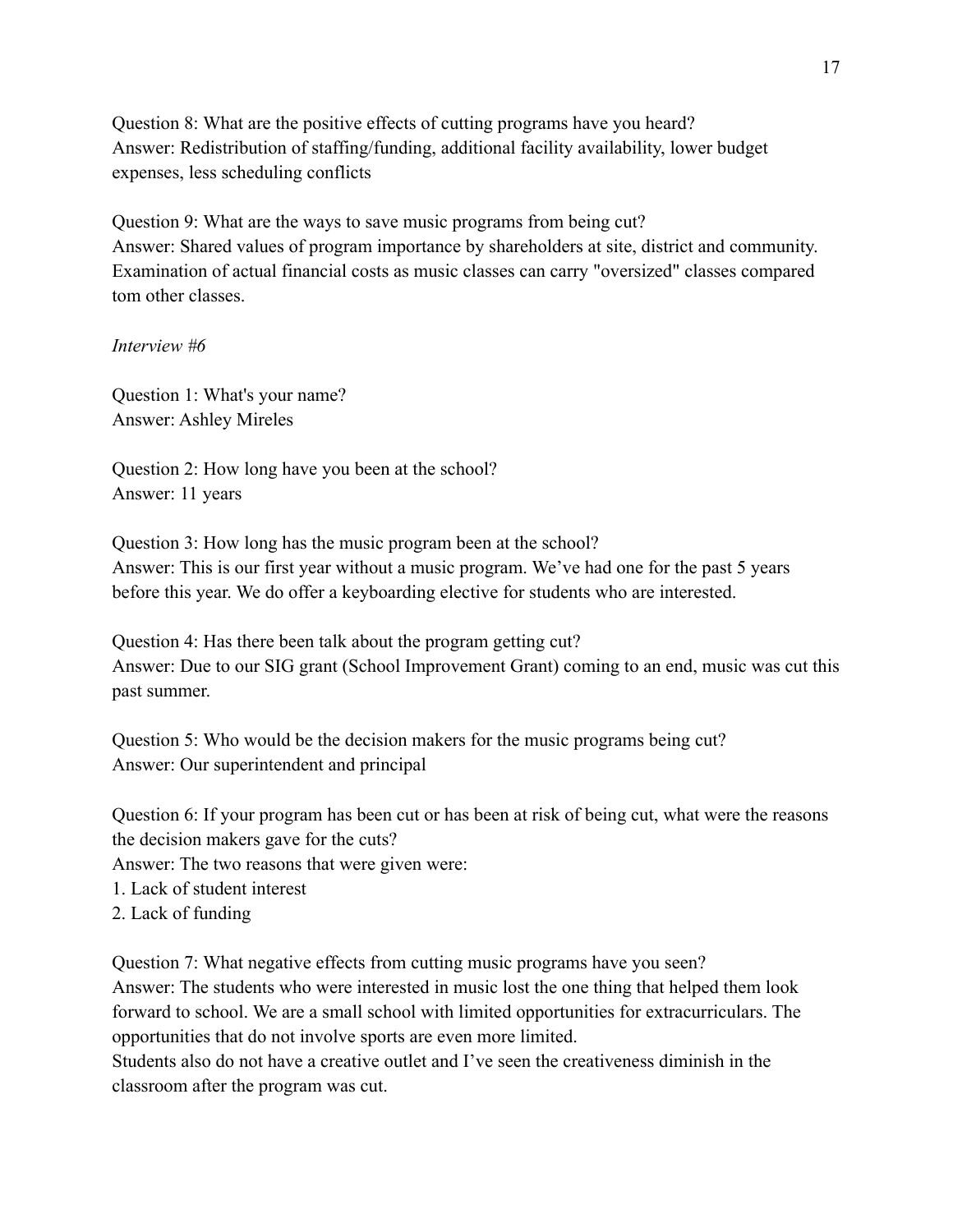Question 8: What are the positive effects of cutting programs have you heard? Answer: We were able to expand the physical education program with another teacher, so PE classes are smaller and not overcrowded. Other than that,, there has not been any positive effects.

Question 9: What are the ways to save music programs from being cut? Answer: Fundraising Getting students interested at a young age Parent involvement Community involvement Various musical opportunities (choir, band, musical production, etc.) Teachers can help increase involvement by incorporating music into CORE classes.

*Interview #7*

Question 1: What's your name? Answer: Anita Thomas

Question 2: How long have you been at the school? Answer: 15 years

Question 3: How long has the music program been at the school? Answer: Only available during after school program

Question 4: Has there been talk about the program getting cut? Answer: Yes

Question 5: Who would be the decision makers for the music programs being cut? Answer: District office

Question 6: If your program has been cut or has been at risk of being cut, what were the reasons the decision makers gave for the cuts? Answer: Budget cuts

Question 7: What negative effects from cutting music programs have you seen? Answer: Lack of exposure to the art of music

Question 8: What are the positive effects of cutting programs have you heard? Answer: None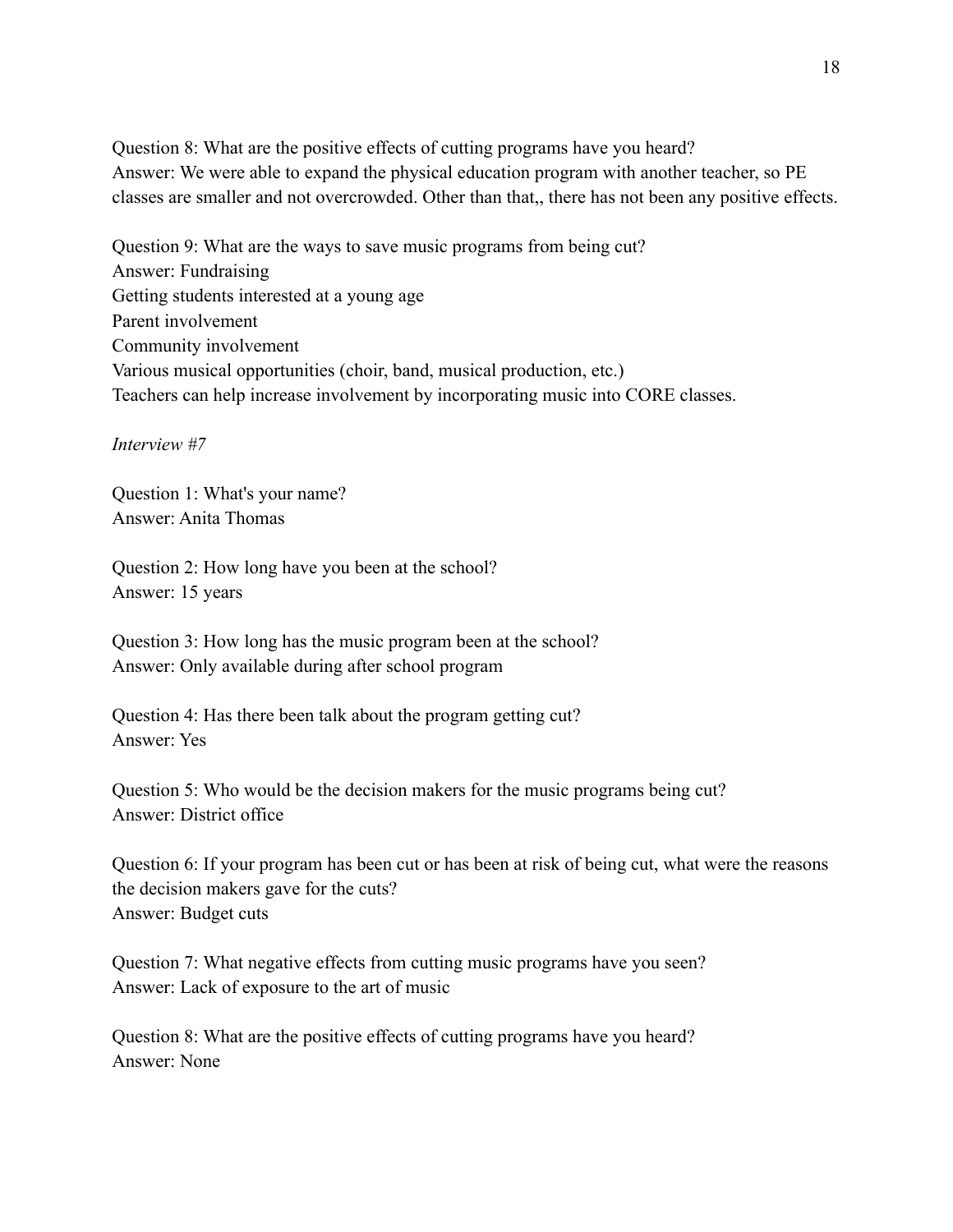Question 9: What are the ways to save music programs from being cut? Answer: Outside donations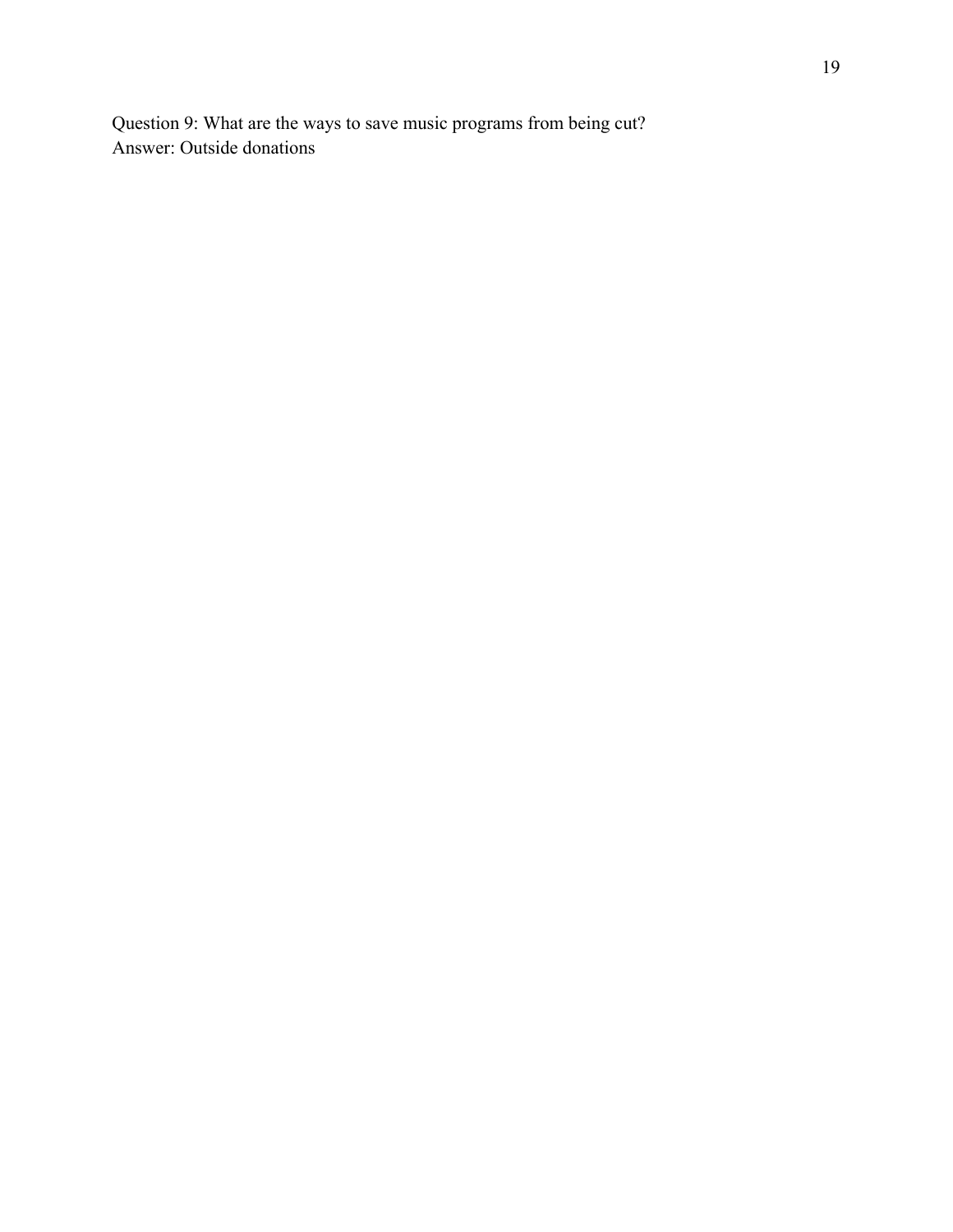### Work Cited

Alvarez, Joshua. Personal interview. 21 March 2022.

Chandler, Christopher. "Online Tuition-Free Education." *Genesis University*, 7 June 2021, https://www.genesisuniversity.education/the-impact-of-music-on-academic-achievement/.

Clarke, Vanessa. "Miss. Clarke's Multiplication Songs." Youtube, uploaded 5 Jan. 2016, https://youtu.be/ypU1U8YhLUU

Flores, Lourdes. Personal interview. 19 March 2022.

Freeman, John. Personal interview. 30 March 2022.

Glavin, Chris. "History of Music Education in the United States." *History of Music Education in the United States | K12 Academics*, 6 Feb. 2014, https://www.k12academics.com/education-subjects/music-education/history-music-educa tion-united-states.

Heibutzki, Ralph. "Arguments for Keeping Music in Schools" *Seattle PI*, 21 Nov. 2017,

https://education.seattlepi.com/background-noise-affect-memory-study-6456.html.

"History of Music Education in the United States." *CU Online*, 29 July 2019,

online.campbellsville.edu/education/history-of-music-education/.

"How to Secure Funding for Music Education for Public Schools." *Music and Music Education Master of Arts Hybrid Summer*, 13 July 2021, https://musiconlinehybrid.tc.columbia.edu/articles/how-to-secure-funding-for-music-educ ation-for-public-schools/.

Jaeger, Julie. Personal interview. 21 March 2022.

Johnson, Christopher M., and Jenny E. Memmott. "Examination of Relationships between

Participation in School Music Programs of Differing Quality and Standardized Test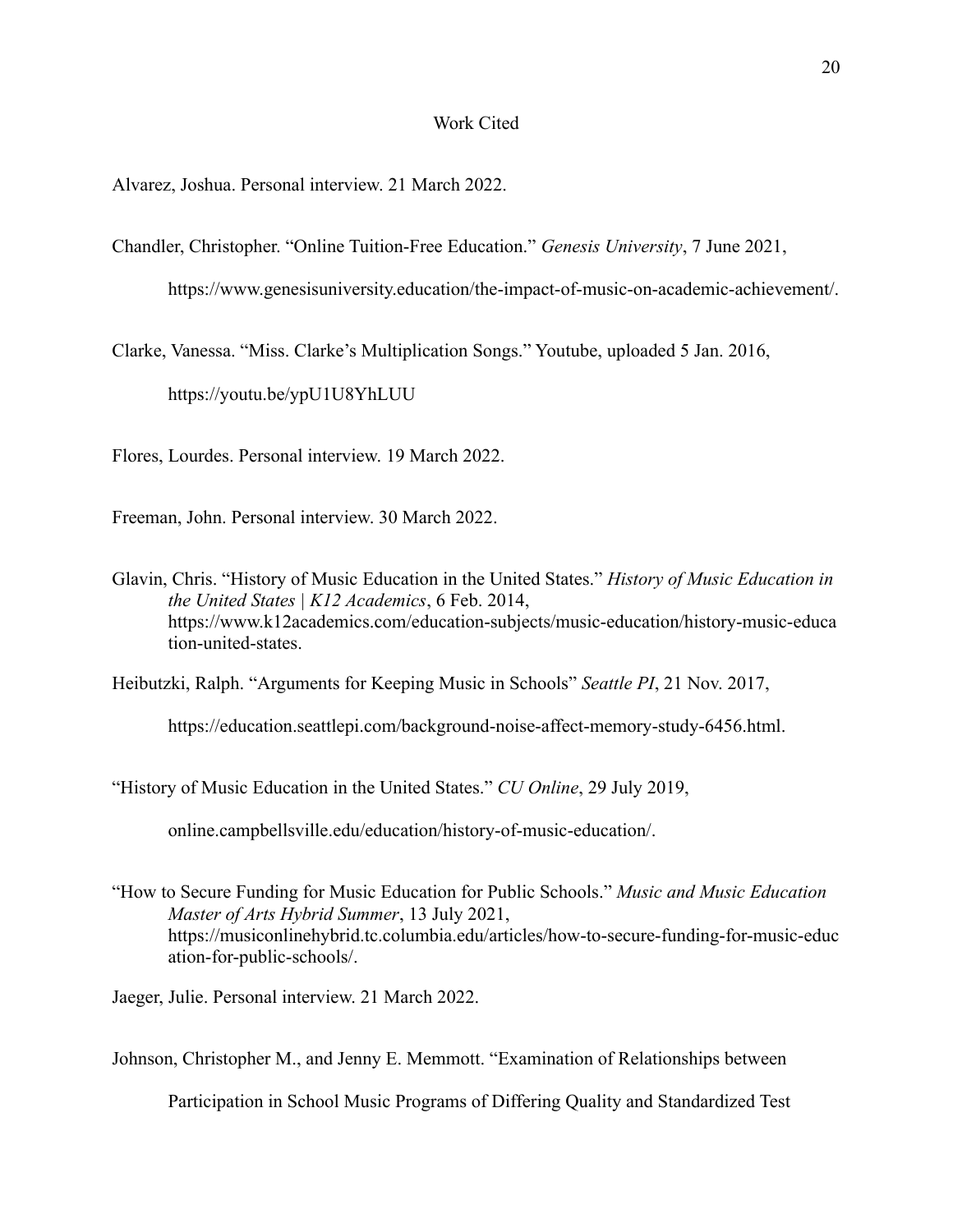Results." *Journal of Research in Music Education*, vol. 54, no. 4, [MENC: The National Association for Music Education, Sage Publications, Inc.], 2006, pp. 293–307, https://doi.org/10.2307/4139752.

- Major, Marci L. "How They Decide: A Case Study Examining the Decision-Making Process for Keeping or Cutting Music in a K–12 Public School District." *Journal of Research in Music Education*, vol. 61, no. 1, Sage Publications, Inc., 2013, pp. 5–25, http://www.jstor.org/stable/41999564.
- Mascareno, Barbara. "Why Eliminating Music and Art Programs in Schools Hinders Creativity in Classrooms?" *Barbara Mascareno*, Medium, 10 Mar. 2018, https://medium.com/@BarbaraMShaw/eliminating-programs-hinders-creativity-326b082 4b46e.

Mireles, Ashley. Personal interview. 3 April 2022.

Regoli, Natalie. "14 Pros and Cons of Cutting Art Programs in Schools." *ConnectUS*, 24 Oct. 2019, https://connectusfund.org/14-pros-and-cons-of-cutting-art-programs-in-schools.

Sanchez, Juan. Personal interview. 21 March 2022.

"Senate Passes Every Child Achieves Act, with Music and Arts as Core Subjects, Intact." *NAfME*, 16 July 2015, https://nafme.org/senate-passes-every-child-achieves-act-with-music-and-arts-as-core-sub jects-in-tact/.